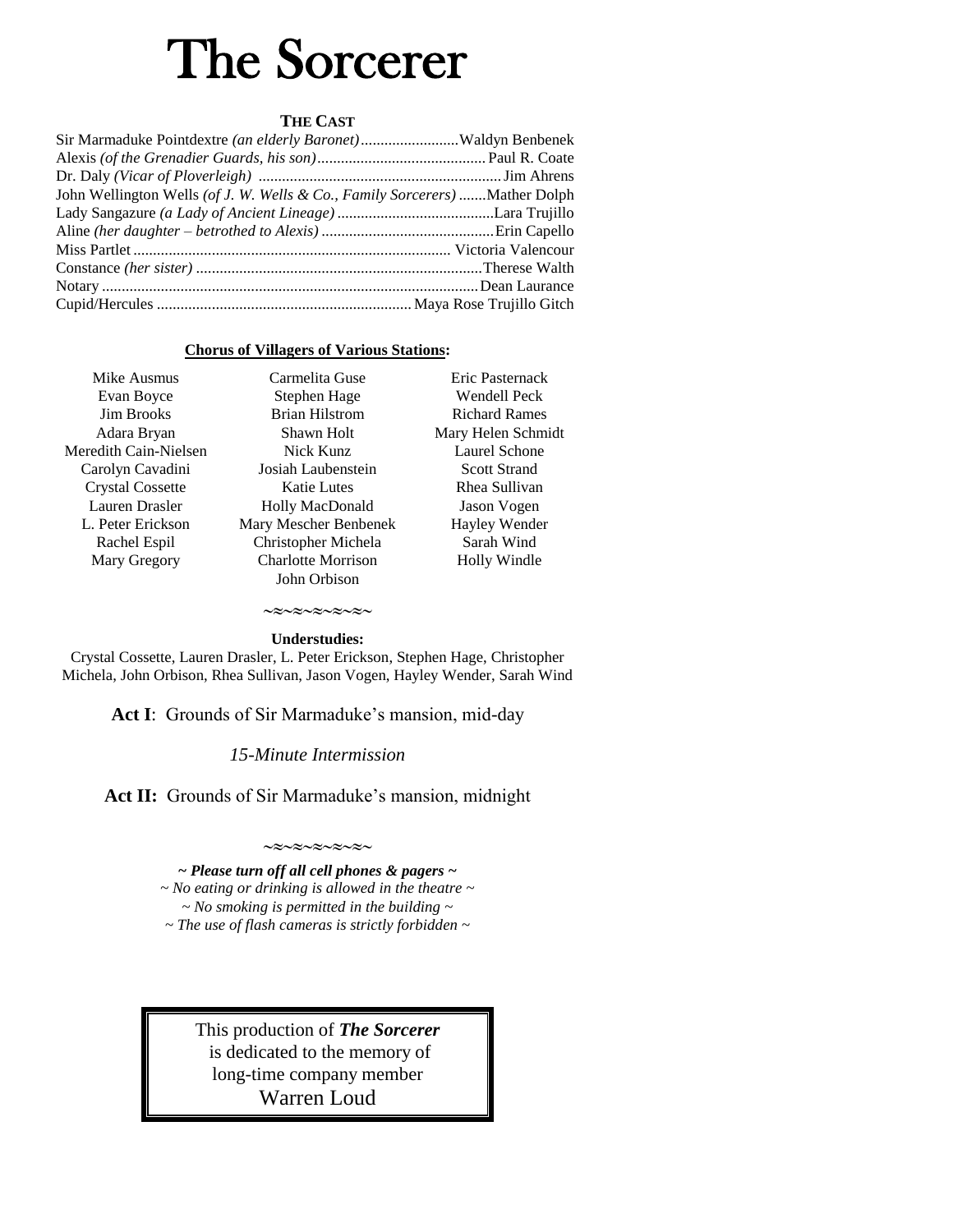#### **DIRECTOR'S NOTE**

In a review of the original 1877 production of *The Sorcerer*, H. F. Frost concludes his plot synopsis by saying: "If the reader has had patience to follow these remarks thus far, he will probably be disposed to ask whether it be meet that the English opera of the future should be founded upon such a farrago of nonsense as this." Without doubt, Mr. Frost intended this as withering criticism of a work of art he considered beneath serious notice. I'm not sure even I would wish to see much of anything founded upon the plot of a Gilbert and Sullivan operetta, but "a farrago of nonsense" sounds like a good description of the experience of falling in love: a hodgepodge of emotions, a conglomeration of passions. I should know. I was introduced to Gilbert and Sullivan singing Ralph in *H.M.S. Pinafore* at age 13. The 12 year old Josephine who sang opposite me is now my wife of 17 years. (We did wait a few years after production closed to get married.) The rational Mr. Frost might have wanted a well made play with a logical plot about falling in love. Mr. Gilbert and Mr. Sullivan understood that sometimes when we laugh, we see ourselves more fully, and sometimes it is in the ridiculous that we find truth. "*The Sorcerer* may suit the popular palate, but as a step towards the dawn of a brighter era for English opera it is worse than valueless." Mr. Frost is now forgotten, English opera is doing just fine, and we hope you enjoy our farrago.

— Doug Scholz-Carlson

#### **SYNOPSIS**

Act I The village is celebrating the betrothal of Alexis Pointdextre and Aline Sangazure. Love is happily in the air―with the notable exception of Constance Partlet, pining miserably for the vicar, Dr. Daly, who does not seem to notice her. Her older sister, Miss Partlet [in a change from Gilbert's original, where Constance had a mother instead] tries to give her hope. Another missed love connection is between Alexis's father, Sir Marmaduke Pointdextre, and Aline's mother, Lady Sangazure, who apparently loved each other years ago and whose genteel restraint masks their still smoldering passion. Meanwhile, Alexis is so enthralled with the benefits of "pure love" that he makes plans for the tea at their engagement party to be doctored with a love potion. Despite Aline's misgivings, John Wellington Wells―from an old established firm of family sorcerers at No. 70 St. Mary Axe in London―summons spirits to help him concoct the elixir. The intoxication of the potion brings befuddlement, then sleep.

**Act II** reveals the mismatches of rank and age that result from Cupid's mischief. Even J. W. Wells himself becomes an unsuitable object of affection. Aline resists Alexis's urgings that she drink the potion to guarantee their love forever. They are on dangerous ground here, and, when disaster hits, only Mr. Wells knows how to undo the magic.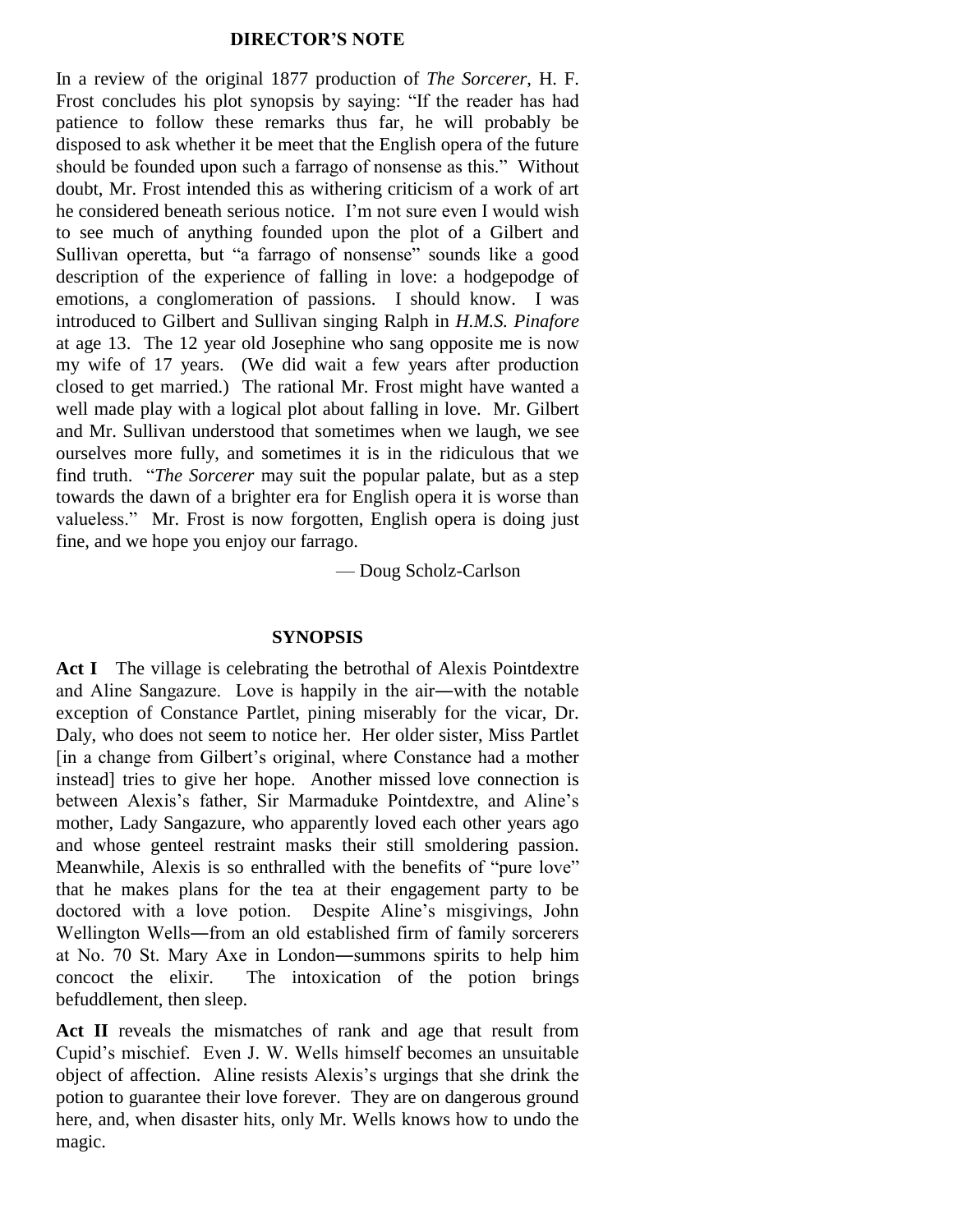#### **PRODUCTION STAFF**

| Assistant Stage ManagersJack Kravik, Trina Morrison, Brianna Sullivan |  |  |
|-----------------------------------------------------------------------|--|--|
|                                                                       |  |  |
| Set & Prop Construction  Ernest Brody, Michael Brown, Peter Erickson  |  |  |
| Giles Guggemos, Joan Guggemos, Malka Key, Jack Kravik, Larry Rostad   |  |  |
| Dean Laurance, Wendell Peck, and other cast members                   |  |  |
|                                                                       |  |  |
| Costume Workers Lesley Hendrickson, Malka Key, Evelyne Weinberg       |  |  |
| and cast members                                                      |  |  |
|                                                                       |  |  |
|                                                                       |  |  |
|                                                                       |  |  |
|                                                                       |  |  |
|                                                                       |  |  |
|                                                                       |  |  |
|                                                                       |  |  |
|                                                                       |  |  |
|                                                                       |  |  |
| Fred Morrison, Eric Pasternack, Richard Rames, Rhea Sullivan          |  |  |
|                                                                       |  |  |

# *The Board:*

# **ORCHESTRA** (Includes Substitutes)

| Amy Atzel, Nancy Birth, Jonathan Flory, Christina Hall        |
|---------------------------------------------------------------|
| Nikkia Hall, Kate Kelly, Pam Kohlbeck, David Kozamchak        |
| Jillian Lantry, Jill Lestina-Warnest, Di Li, Lorine Menzhuber |
| Miyuki Onishi, Linda Ruetz, Daniel Werl, Theodora Wynhoff     |
|                                                               |
| Karen Krueger, Tom Rognsvoog, Aija Ronis, Brian Vo            |
|                                                               |
| Janis Nash, Tim Perry, Karen Rognsvoog                        |
|                                                               |
|                                                               |
|                                                               |
|                                                               |
|                                                               |
|                                                               |
|                                                               |
|                                                               |
| Tim Jung, Greg Michnay, Greg Onstad                           |
|                                                               |
|                                                               |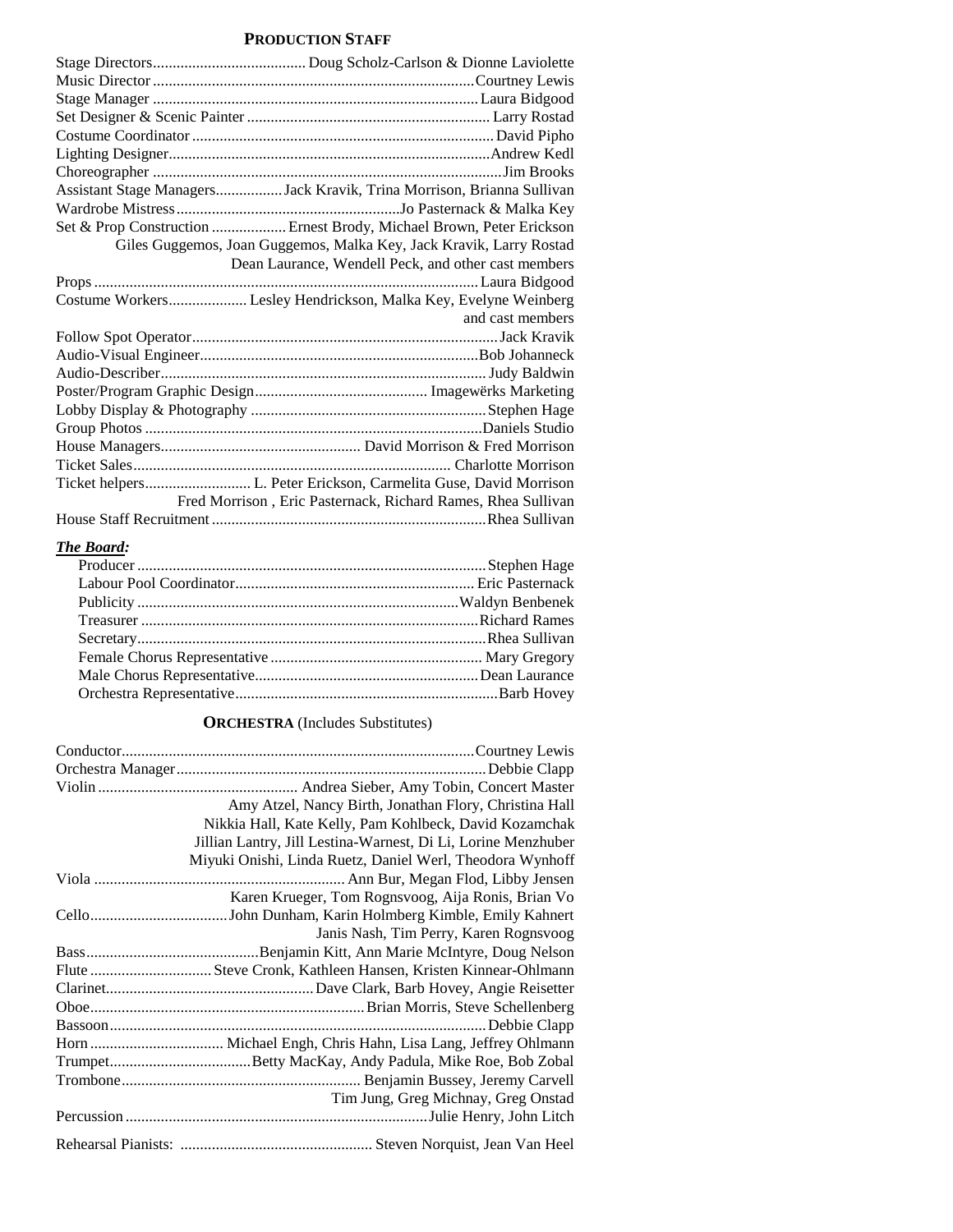# **GLOSSARY** *(in order of occurrence)*

**Act I:** 

with **clarion sound** — clear and shrill (like an ancient trumpet) **Forget your knells** — funereal bell-ringing **Forget your notes of mournful lay** — song **Pointdextre** and **Sangazure** — surnames that imply high rank: dexter point refers to the top right of a coat of arms, and sangazure is French for "blue blood" **The air is charged with amatory numbers** — romantic music **I was a fair young curate then** — assistant to a vicar or rector **she is rather comely** — good-looking **But tush! I am puling!** — tush is a mild expletive; puling is whining **most auspicious plighting** — fortunate engagement **Ere Sol has sunk into his western slumbers** — Roman name of the sun god **a blot on the escutcheon** — a stain on one's reputation (literally, a mark on the shield of a coat of arms) **may their love never <u>cloy</u>** — become tiresome **as Aurora gilds the day** — dawn **I find some satisfaction in apostrophe like this** — in a speech or poem, an exclamatory address to a person or object **Number 70, Simmery Axe** — St. Mary Axe, a Street in the older part of London (Since 2003, at nearby No. 30 St. Mary Axe, stands the  $2<sup>nd</sup>$  tallest building in London, a domed glass skyscraper, nicknamed The Gherkin.) **Amulets** —objects worn on the person to bring good luck **melt a rich uncle in wax** — melt a wax image of someone, to kill them **the resident Djinn** — same as genie; supernatural spirit in Arabian mythology **for raising a posthumous shade** — ghost **'Lectro-biology** — early term for hypnosis **Mystic nosology** — study of diseases **Spirit philology** — study of language and literature **taking it in the wood .... in pipes and hogsheads for laying down** — terms from wine wholesaling; laying down = long-term storing; pipes  $\&$  hogsheads = large barrels **noisome hags of night** — smelly and disgusting Ye demons **fell**, with yelp and yell — villainous **now for the gay Sally Lunn** — type of tea-cake or bun; usually served with butter and jam **I will go bail for the liquor** — I will vouch for it **brewing a jorum of tea** — a large drinking vessel **great garner of bliss** — storehouse

#### **Act II:**

**I did not think it meet to see** — fitting or appropriate **a Baronet and K.C.B.** — Knight Commander of the Bath, an order of knighthood **all fast asleep al-fresco-ly** — outdoors; *alfresco* is Italian for "in the cool"

**I've guineas not a few for you** — old coin worth one shilling more than a pound

**the Blind Young Boy obeys the spell** — Cupid

**what is this fairy form I see —** vision of loveliness

**why do you gaze on me with visage lowering** — threatening

full your coffer — strongbox (the expression means to have money)

**o'er us has cast its magic fell** — sinister, malevolent

**a Colonial bishopric** — an ecclesiastical district in one of England's colonies under the jurisdiction of a bishop

**must yield up his life to Ahrimanes** — in Persian mythology, the personification of evil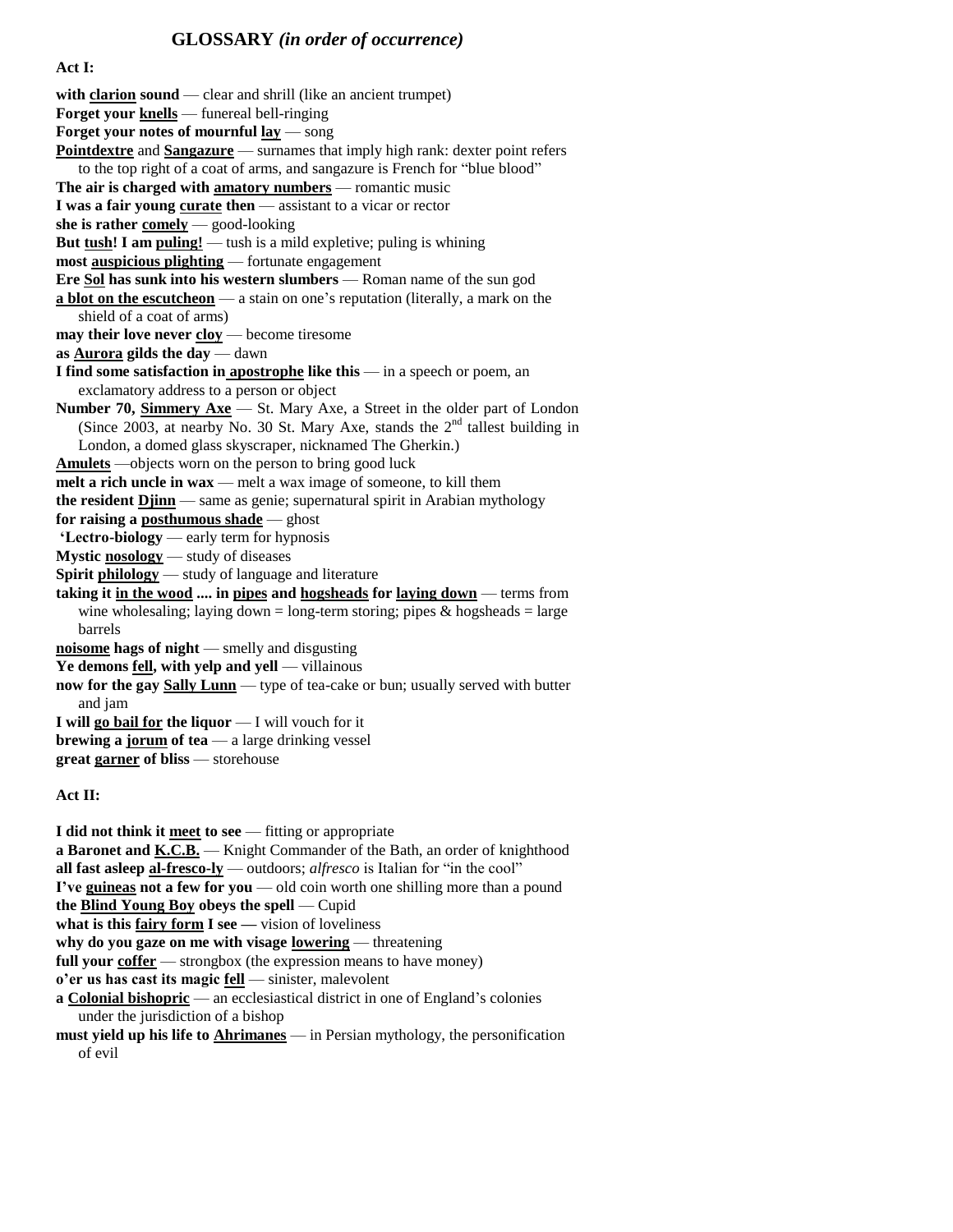#### **CONTRIBUTORS**

#### **Adored Ones** (\$100 and over)

Arlene & Tom Alm  $\div$  Suzanne Ammerman  $\div$  Philip Asgian  $\div$  Jerome and Sharon Berkowitz Genesis Bolstad Stellard T. Crane Stellard T. Crane Stellard T. Crane Stellard T. Crane Stellard T. Crane Stellard T. Crane Stellard T. Crane Stellard T. Crane Stellard T. Crane Stellard T. Crane Stellard T. C Wendy Evans  $\cdot$  James & Yvonne Eyer  $\cdot$  In memory of Jim Fogo  $\cdot$  Carol & Greg Gross ❖ Stephen Hage & Lara Trujillo ❖ Douglas O. Happe ❖ Pamela Haiden and Ted Hathaway ◆ Jack & Geraldine King ◆ Mr. & Mrs. E. K. Lehmann, in memory of Warren Loud ◆ Michael Mack ❖ L. David Mech ❖ John Orbison ❖ Garry & Mary Ann Peterson ❖ Nancy & Bert Poritsky �� Tom & Beverly Rogers �� Paul & Patricia Sackett �� Leon Satran, MD �� The family of Steven and Mary Schier  $\triangleleft$  Radonna & Jim Schwarz  $\triangleleft$  Richard Evan Stone  $\triangleleft$ 

#### **Family Sorcerers** (\$50 - \$99)

Nancy Birth ❖ Patricia McGowan and Jack Brondum ❖ John Brookes ❖ Jeffrey R. Brown ◆ James P. Collins ◆ Ginger Dunivan ◆ Mark Ellenberger and Janet Zander ◆ L. Peter Erickson ❖ General Mills Foundation ❖ Diane Dinndorf Friebe ❖ Elizabeth Hawn ❖ Evan & Elaine Hazard  $\triangleleft$  Richard Horton & Victoria Houseman  $\triangleleft$  Barb Hovey  $\triangleleft$  Warren Ibele  $\diamond$  Marjorie and James Jacobsen  $\diamond$  Bill & Nancy Jones  $\diamond$  Mary S. Jones  $\diamond$  Kenneth Kauffman \* Margaret Kirkpatrick \* Rachel Levitt \* Dr. Merle Mark \* Chris Martin \* Catherine Niewoehner  $\triangleleft$  Riley Owens, Jr.  $\triangleleft$  Dan & Pat Panshin  $\triangleleft$  Jo and Eric Pasternack ◆ Dan Peterson ◆ The family of Steven and Mary Schier ◆ Doug Siems ◆ Doris Skalstad ◆ Glenn Skoy ◆ Diane Syme ◆ VSA Arts of MN ◆ Brett D. Wagner ◆

#### **Sprites of Earth and Air** (up to \$50)

Valarie C. Anderson  $\clubsuit$  Jean K. Andrews  $\clubsuit$  Anonymous, In Memory of Warren Loud  $\clubsuit$ Roger & Jane Arndt  $\triangle$  Amy Atzel  $\triangle$  Benjamin & Aroti Bayman  $\triangle$  Phillip & Karen Bergem ◆ Heidi Boehlke ◆ Mary & Robert Boehlke ◆ James Booth ◆ Gordon Busdicker ◆ Carole Christensen ❖ Andrew Cohen ❖ Jeanne Cornish ❖ Tom Decker ❖ Edith DeGroot ◆ Jeffrey Disch ◆ Nancy Drew ◆ Siobhan Dugan ◆ David & Pamela Dyer-Bennet ◆ Jean Eastman  $*$  Ian Ellis  $*$  Gary & Patricia Engstrand  $*$  Elizabeth B. Erickson  $*$  Martha Fischer ❖ Karen Foley ❖ Lisl Gaal ❖ Julie Soderburg ❖ Kathleen Green ❖ Marianne D. Hageman ❖ Florence Halverson ❖ Judith Halverson ❖ Linda Dexter Hancher ❖ Jack & Grace Harkness  $\div$  Kristy Conrad Harms  $\div$  Pat Hart  $\div$  John C. Henrikson  $\div$  Del Holmes  $\div$ Richard Horton & Victoria Houseman ♦ C. Joseph & Katherine Howard ♦ Mary Ann Huelster ❖ rd ideas ❖ Chris Johnson ❖ Cindy Kallstrom ❖ Sheila Kantar ❖ Marita Karlisch  $\cdot$  Ann Klein  $\cdot$  Jake Koller  $\cdot$  Sid & Anita Konikoff  $\cdot$  Mary Alice Kopf  $\cdot$  Mary Leahy ❖ Sanford Lipsky ❖ Roderick & Joanne MacDonald ❖ Roxanne Markoff ❖ C. Paul Martin  $\cdot$  Jean McCampbell  $\cdot$  Adele Mehta  $\cdot$  Don Mittelstadt  $\cdot$  Michael Monsor  $\cdot$ Virginia F. Morse ❖ Colleen Netzell ❖ Julia Olmstead ❖ Angie O'Neill ❖ Daniel P. O'Neill  $\triangle$  Pat Pennington  $\triangle$  Polly Jo Peterson  $\triangle$  Robert Pierson  $\triangle$  Molly Redmond  $\triangle$ Marilyn Reichman  $\cdot$  Ronald H. Reimann  $\cdot$  Joe Rine  $\cdot$  Jack Ross  $\cdot$  David & Mary Ruch \* Rob Rynkiewicz \* Mary & David Sandberg \* Elaine Savick \* Russell G. Schroedl \* Morris & Judith Sherman  $\cdot$  Joan T. Smith  $\cdot$  Stacey & David Smith  $\cdot$  Julie Soderburg  $\cdot$ Jackie Soucek  $\triangleleft$  Ella Spanjers  $\triangleleft$  Peggy Spurgeon, in memory of Blake Jones  $\triangleleft$  Robert Stryk ❖ Leslie Swenson ❖ Wendi S. Ward ❖ Alice G. T. Williams ❖ Kathy & Ed Wolter

#### **ACKNOWLEDGMENTS**

St. Christopher's Episcopal Church, Youth Performance Company, Guthrie Theater Lighting Department, Zoe Kuester, VSA Arts of Minnesota, Lake Harriet United Methodist Church, and our sprightly band of ushers, ticket sellers, and concessionaires.

Since its founding in 1979 by Dick Fishel and Jim Hart, the company has produced all the Gilbert and Sullivan shows: *Trial By Jury* (1979), *Patience* (1980), *Iolanthe* (1981), *Princess Ida* (1982), *Ruddigore* (1983), *The Gondoliers* (1984), *The Mikado* (Spring 1985), *The Sorcerer* (Fall 1985), *The Pirates of Penzance* (1986), *The Yeomen of the Guard* (1987), *Utopia, Ltd.* (1988), *H.M.S. Pinafore* (1989), *Patience* (1990), *The Grand Duke* (1991), *Iolanthe* (1992), *Princess Ida* (1993), *The Gondoliers* (1994), *Ruddigore* (1995), *The Mikado* (Spring 1996), *The Zoo* and *Trial By Jury* (Fall 1996), *The Sorcerer* (1997), *The Pirates of Penzance* (1998), *The Yeomen of the Guard* (1999), Offenbach's *Orpheus in the Underworld* (2000), *H.M.S. Pinafore* (2001), *Patience* (2002), *The Grand Duke* (2003), *Iolanthe* (2004), *The Gondoliers* (2005), *Princess Ida* (2006), *The Mikado* (2007), *Utopia, Limited* (2008), and *Ruddigore* (2009) In the Spring of 2011, we will present *The Pirates of Penzance*. Our next Lake Harriet Bandshell performance will be *The Mikado*,

on July 17 & 18 of 2010